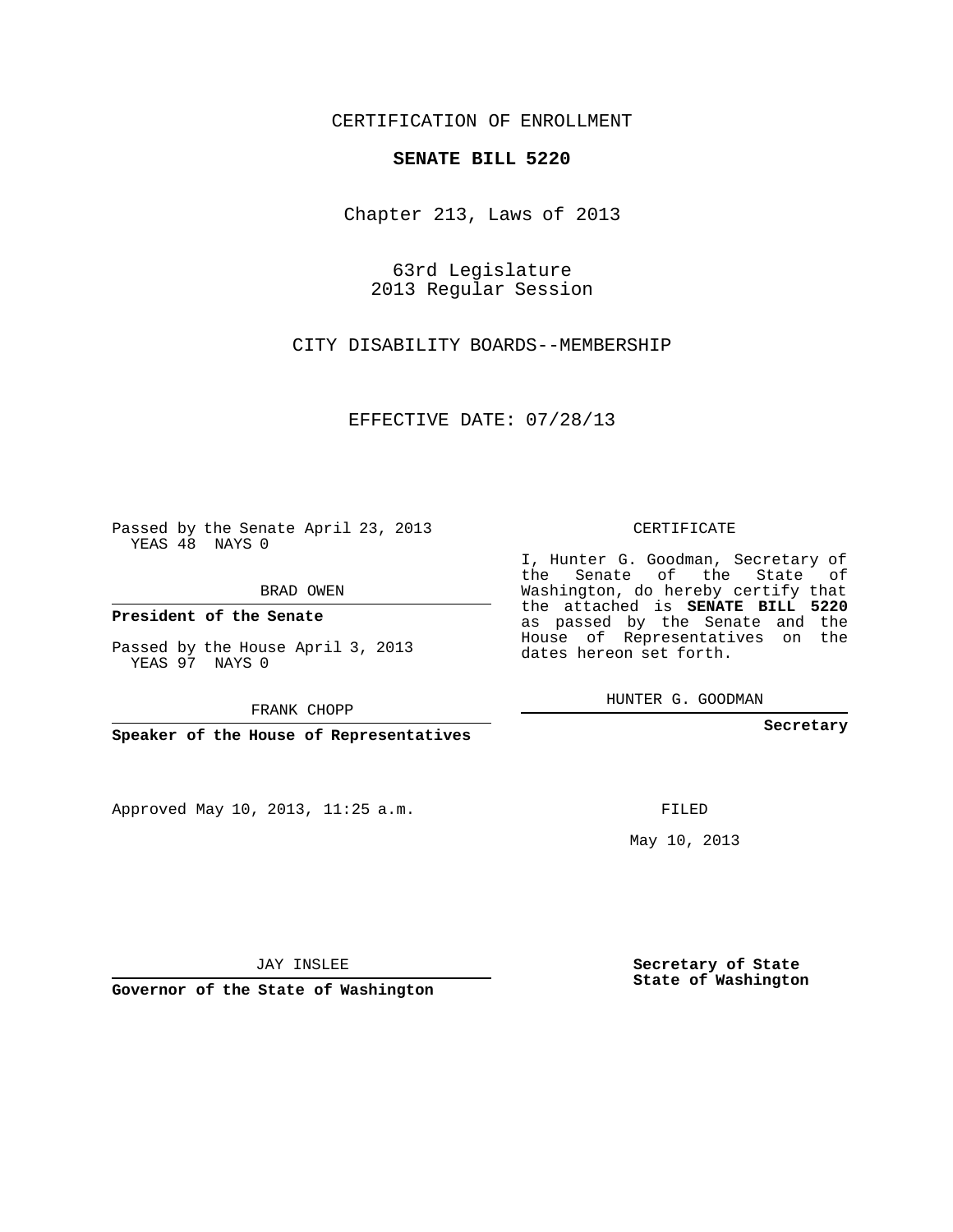# **SENATE BILL 5220** \_\_\_\_\_\_\_\_\_\_\_\_\_\_\_\_\_\_\_\_\_\_\_\_\_\_\_\_\_\_\_\_\_\_\_\_\_\_\_\_\_\_\_\_\_

\_\_\_\_\_\_\_\_\_\_\_\_\_\_\_\_\_\_\_\_\_\_\_\_\_\_\_\_\_\_\_\_\_\_\_\_\_\_\_\_\_\_\_\_\_

### AS AMENDED BY THE HOUSE

Passed Legislature - 2013 Regular Session

## **State of Washington 63rd Legislature 2013 Regular Session**

**By** Senators Conway and Shin

Read first time 01/23/13. Referred to Committee on Governmental Operations.

 AN ACT Relating to membership on city disability boards; and amending RCW 41.26.110.

BE IT ENACTED BY THE LEGISLATURE OF THE STATE OF WASHINGTON:

 **Sec. 1.** RCW 41.26.110 and 2005 c 66 s 1 are each amended to read as follows:

 (1) All claims for disability shall be acted upon and either approved or disapproved by either type of disability board authorized to be created in this section.

 (a) Each city having a population of twenty thousand or more shall establish a disability board having jurisdiction over all members employed by those cities and composed of the following five members: Two members of the city legislative body to be appointed by the mayor; one active or retired firefighter employed by or retired from the city to be elected by the firefighters employed by or retired from the city who are subject to the jurisdiction of the board; one active or retired law enforcement officer employed by or retired from the city to be elected by the law enforcement officers employed by or retired from the city who are subject to the jurisdiction of the board; and one member from the public at large who resides within the city to be appointed by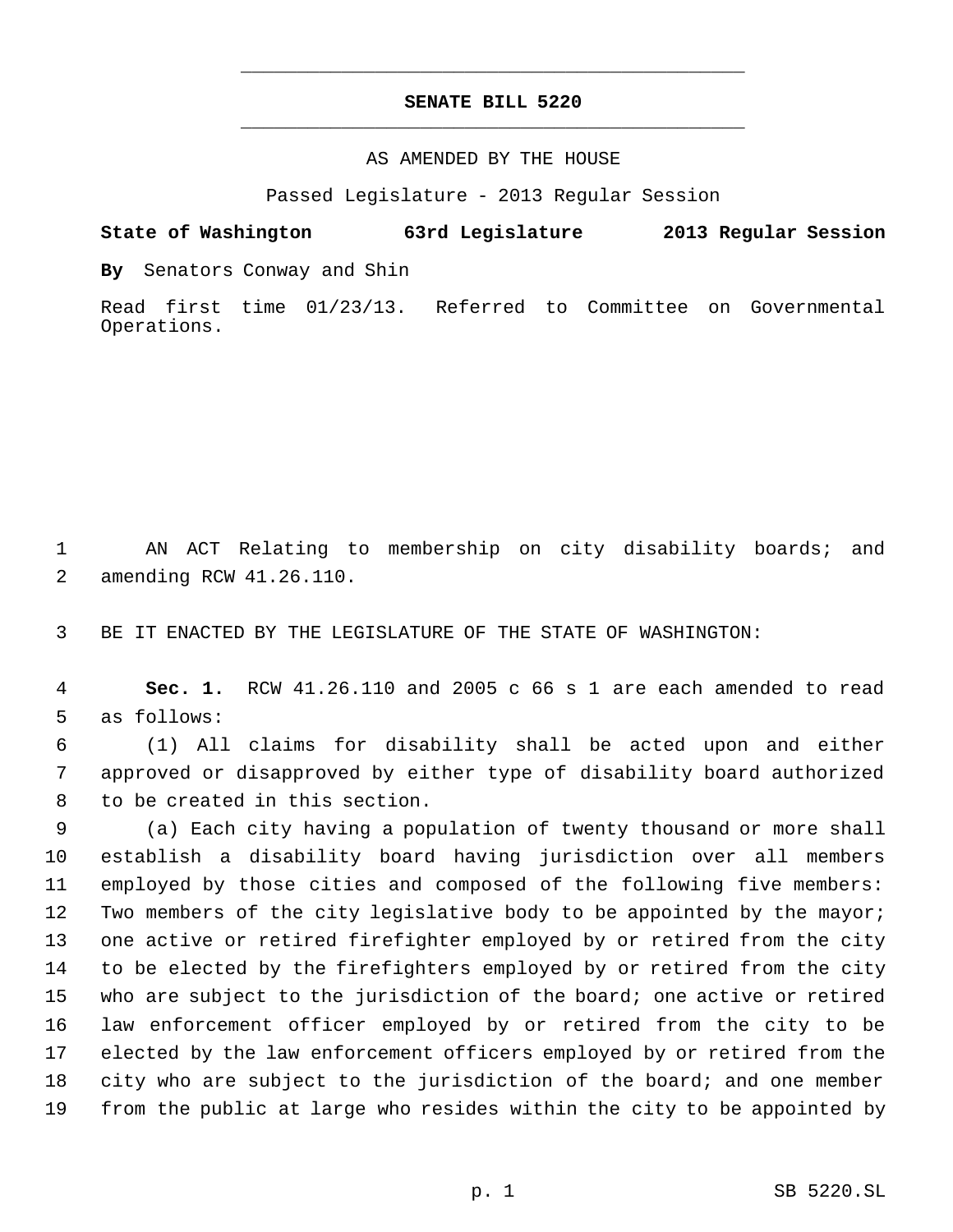the other four members designated in this subsection. Only those active or retired firefighters and law enforcement officers who are subject to the jurisdiction of the board have the right to elect under this section. All firefighters and law enforcement officers employed by or retired from the city are eligible for election. Each of the 6 elected members shall serve a two year term. If there are either no firefighters or law enforcement officers under the jurisdiction of the board eligible to vote, a second eligible employee representative shall 9 be elected by the law enforcement officers or firefighters eligible to vote. The members appointed pursuant to this subsection shall serve for two year terms: PROVIDED, That cities of the first class only, 12 shall retain existing ((firemen's)) firefighters' pension boards established pursuant to RCW 41.16.020 and existing boards of trustees of the relief and pension fund of the police department as established pursuant to RCW 41.20.010 which such boards shall have authority to act upon and approve or disapprove claims for disability by firefighters or law enforcement officers as provided under the Washington law enforcement officers' and firefighters' retirement system act.

 (b) Each county shall establish a disability board having jurisdiction over all members employed by or retired from an employer within the county and not employed by a city in which a disability board is established. The county disability board so created shall be composed of five members to be chosen as follows: One member of the legislative body of the county to be appointed by the county legislative body; one member of a city or town legislative body located within the county which does not contain a city disability board 27 established pursuant to  $((subsection +1))$ )(a) of this subsection to be chosen by a majority of the mayors of such cities and towns within the county which does not contain a city disability board; one active firefighter or retired firefighter employed by or retired from an employer within the county to be elected by the firefighters employed or retired from an employer within the county who are not employed by or retired from a city in which a disability board is established and who are subject to the jurisdiction of that board; one law enforcement officer or retired law enforcement officer employed by or retired from an employer within the county to be elected by the law enforcement officers employed in or retired from an employer within the county who are not employed by or retired from a city in which a disability board